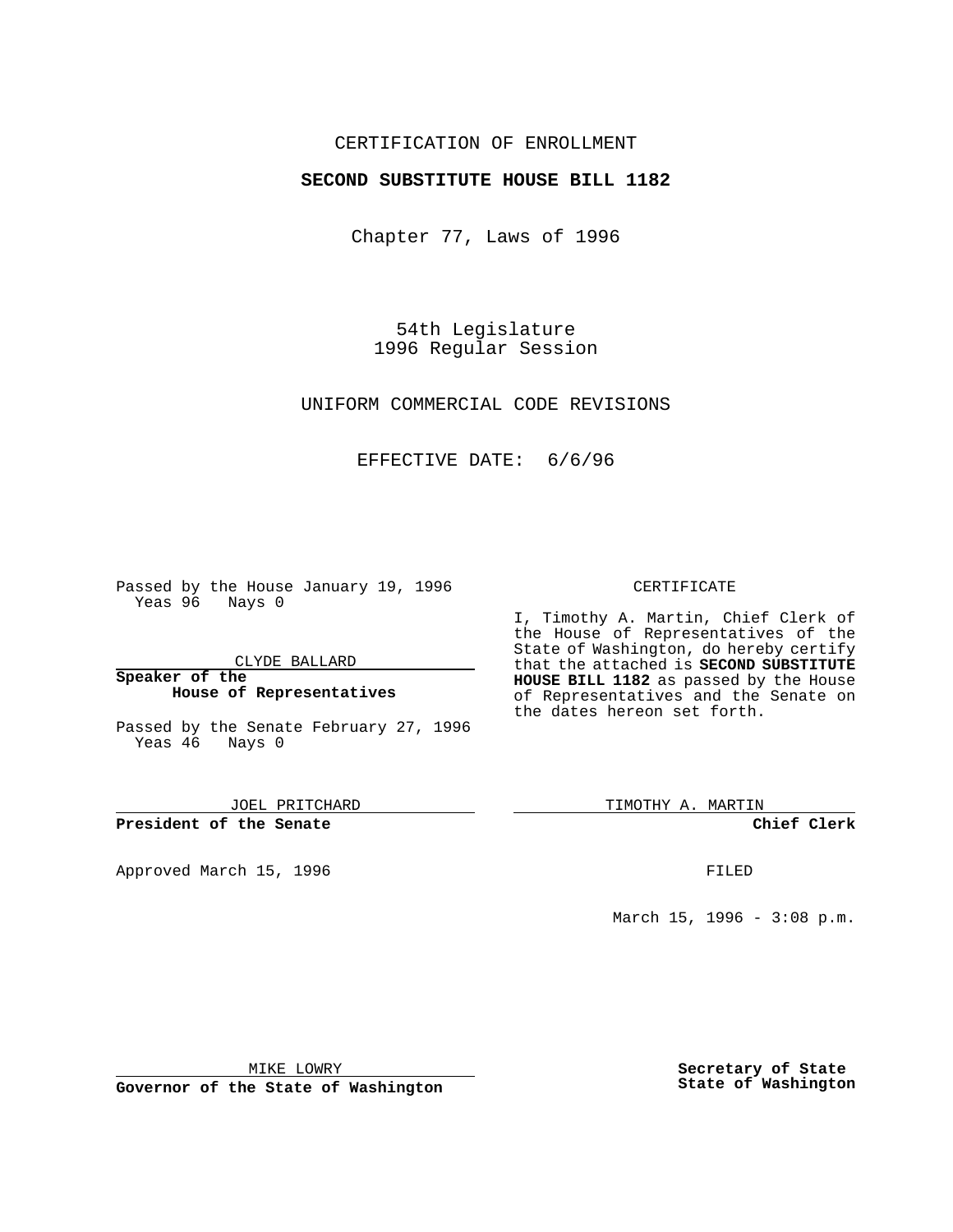# **SECOND SUBSTITUTE HOUSE BILL 1182** \_\_\_\_\_\_\_\_\_\_\_\_\_\_\_\_\_\_\_\_\_\_\_\_\_\_\_\_\_\_\_\_\_\_\_\_\_\_\_\_\_\_\_\_\_\_\_

\_\_\_\_\_\_\_\_\_\_\_\_\_\_\_\_\_\_\_\_\_\_\_\_\_\_\_\_\_\_\_\_\_\_\_\_\_\_\_\_\_\_\_\_\_\_\_

Passed Legislature - 1996 Regular Session

#### **State of Washington 54th Legislature 1996 Regular Session**

**By** House Committee on Law & Justice (originally sponsored by Representatives Hickel and Appelwick)

Read first time 01/15/96.

 AN ACT Relating to the uniform commercial code; amending RCW 62A.2- 511, 62A.3-112, 62A.9-203, 62A.9-206, 62A.9-302, and 62A.9-312; and reenacting and amending RCW 62A.1-201.

BE IT ENACTED BY THE LEGISLATURE OF THE STATE OF WASHINGTON:

 **Sec. 1.** RCW 62A.1-201 and 1993 c 230 s 2A-602 and 1993 c 229 s 1 are each reenacted and amended to read as follows:

 Subject to additional definitions contained in the subsequent Articles of this Title which are applicable to specific Articles or Parts thereof, and unless the context otherwise requires, in this Title:

 (1) "Action" in the sense of a judicial proceeding includes recoupment, counterclaim, set-off, suit in equity and any other proceedings in which rights are determined.

 (2) "Aggrieved party" means a party entitled to resort to a remedy. (3) "Agreement" means the bargain of the parties in fact as found in their language or by implication from other circumstances including course of dealing or usage of trade or course of performance as 18 provided in this Title (RCW 62A.1-205 ((and)), RCW 62A.2-208, and RCW 19 62A.2A-207). Whether an agreement has legal consequences is determined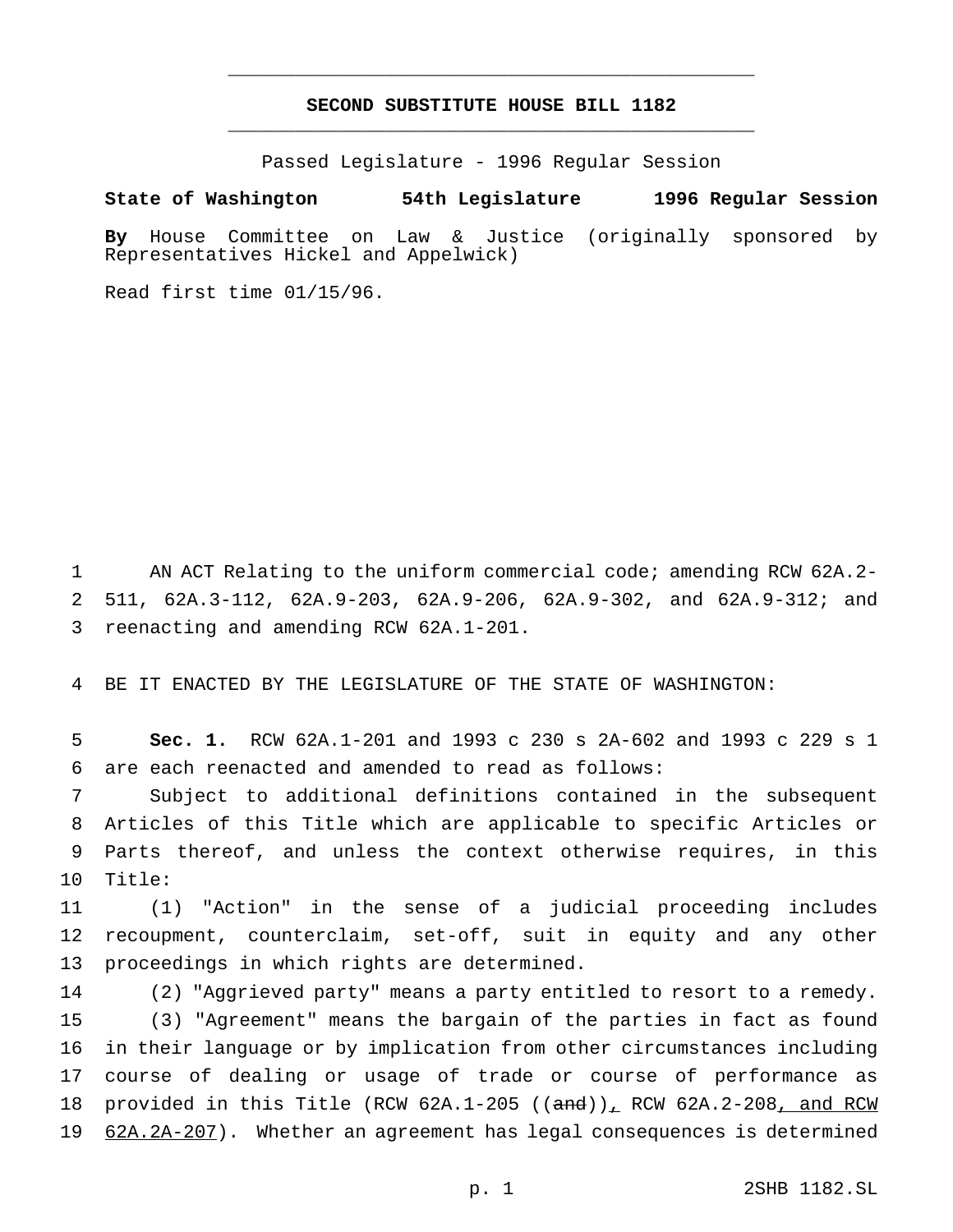by the provisions of this Title, if applicable; otherwise by the law of contracts (RCW 62A.1-103). (Compare "Contract".)

 (4) "Bank" means any person engaged in the business of banking. (5) "Bearer" means the person in possession of an instrument, document of title, or certificated security payable to bearer or indorsed in blank.

 (6) "Bill of lading" means a document evidencing the receipt of goods for shipment issued by a person engaged in the business of transporting or forwarding goods, and includes an airbill. "Airbill" means a document serving for air transportation as a bill of lading does for marine or rail transportation, and includes an air consignment note or air waybill.

 (7) "Branch" includes a separately incorporated foreign branch of a bank.

 (8) "Burden of establishing" a fact means the burden of persuading the triers of fact that the existence of the fact is more probable than its non-existence.

 (9) "Buyer in ordinary course of business" means a person who in good faith and without knowledge that the sale to him or her is in violation of the ownership rights or security interest of a third party in the goods buys in ordinary course from a person in the business of selling goods of that kind but does not include a pawnbroker. All persons who sell minerals or the like (including oil and gas) at wellhead or minehead shall be deemed to be persons in the business of selling goods of that kind. "Buying" may be for cash or by exchange of other property or on secured or unsecured credit and includes receiving goods or documents of title under a pre-existing contract for sale but does not include a transfer in bulk or as security for or in total or partial satisfaction of a money debt.

 (10) "Conspicuous": A term or clause is conspicuous when it is so written that a reasonable person against whom it is to operate ought to have noticed it. A printed heading in capitals (as: NON-NEGOTIABLE BILL OF LADING) is conspicuous. Language in the body of a form is "conspicuous" if it is in larger or other contrasting type or color. But in a telegram any stated term is "conspicuous". Whether a term or clause is "conspicuous" or not is for decision by the court.

 (11) "Contract" means the total legal obligation which results from the parties' agreement as affected by this Title and any other applicable rules of law. (Compare "Agreement".)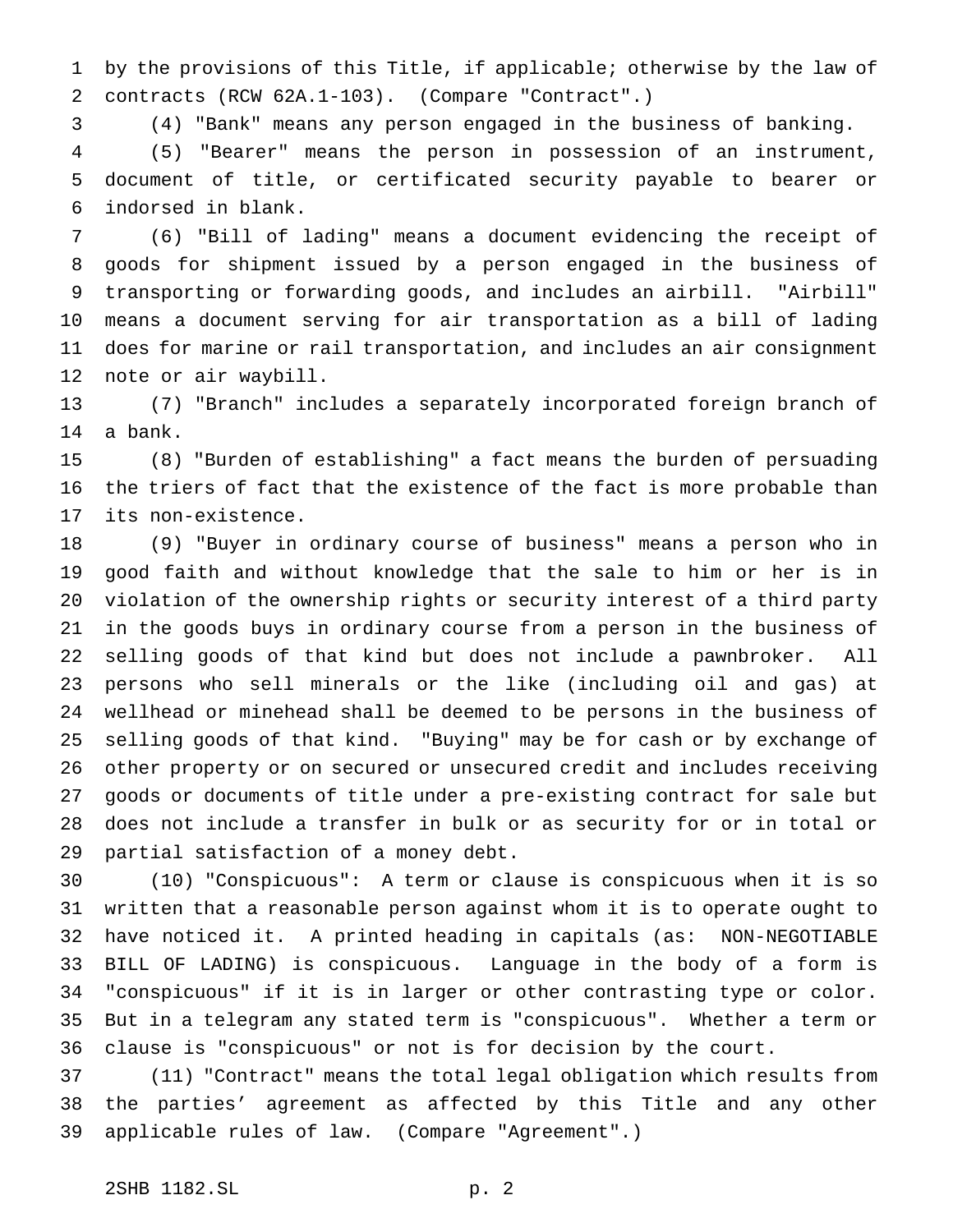(12) "Creditor" includes a general creditor, a secured creditor, a lien creditor and any representative of creditors, including an assignee for the benefit of creditors, a trustee in bankruptcy, a receiver in equity and an executor or administrator of an insolvent debtor's or assignor's estate.

 (13) "Defendant" includes a person in the position of defendant in a cross-action or counterclaim.

 (14) "Delivery" with respect to instruments, documents of title, chattel paper, or certificated securities means voluntary transfer of possession.

 (15) "Document of title" includes bill of lading, dock warrant, dock receipt, warehouse receipt or order for the delivery of goods, and also any other document which in the regular course of business or financing is treated as adequately evidencing that the person in possession of it is entitled to receive, hold and dispose of the document and the goods it covers. To be a document of title a document must purport to be issued by or addressed to a bailee and purport to cover goods in the bailee's possession which are either identified or are fungible portions of an identified mass.

(16) "Fault" means wrongful act, omission or breach.

 (17) "Fungible" with respect to goods or securities means goods or securities of which any unit is, by nature or usage of trade, the equivalent of any other like unit. Goods which are not fungible shall be deemed fungible for the purposes of this Title to the extent that under a particular agreement or document unlike units are treated as equivalents.

(18) "Genuine" means free of forgery or counterfeiting.

 (19) "Good faith" means honesty in fact in the conduct or transaction concerned.

 (20) "Holder" with respect to a negotiable instrument, means the person in possession if the instrument is payable to bearer or, in the case of an instrument payable to an identified person, if the identified person is in possession. "Holder" with respect to a document of title means the person in possession if the goods are deliverable to bearer or to the order of the person in possession.

 (21) To "honor" is to pay or to accept and pay, or where a credit so engages to purchase or discount a draft complying with the terms of the credit.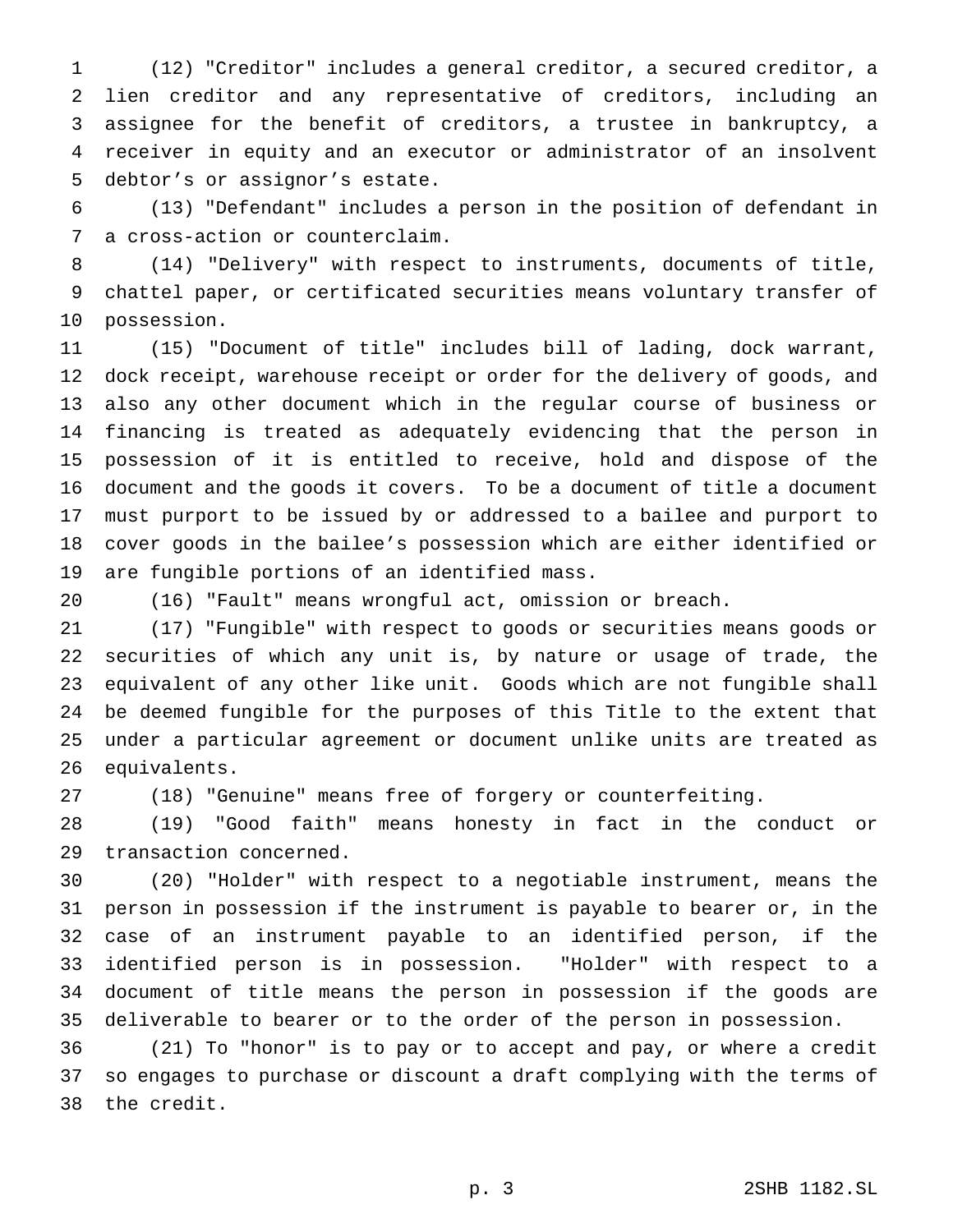(22) "Insolvency proceedings" includes any assignment for the benefit of creditors or other proceedings intended to liquidate or rehabilitate the estate of the person involved.

 (23) A person is "insolvent" who either has ceased to pay his or her debts in the ordinary course of business or cannot pay his or her debts as they become due or is insolvent within the meaning of the federal bankruptcy law.

 (24) "Money" means a medium of exchange authorized or adopted by a domestic or foreign government and includes a monetary unit of account established by an intergovernmental organization or by agreement between two or more nations.

(25) A person has "notice" of a fact when

(a) he or she has actual knowledge of it; or

(b) he or she has received a notice or notification of it; or

 (c) from all the facts and circumstances known to him or her at the time in question he or she has reason to know that it exists.

 A person "knows" or has "knowledge" of a fact when he or she has actual knowledge of it. "Discover" or "learn" or a word or phrase of similar import refers to knowledge rather than to reason to know. The time and circumstances under which a notice or notification may cease to be effective are not determined by this Title.

 (26) A person "notifies" or "gives" a notice or notification to another by taking such steps as may be reasonably required to inform the other in ordinary course whether or not such other actually comes to know of it. A person "receives" a notice or notification when

(a) it comes to his or her attention; or

 (b) it is duly delivered at the place of business through which the contract was made or at any other place held out by him or her as the place for receipt of such communications.

 (27) Notice, knowledge or a notice or notification received by an organization is effective for a particular transaction from the time when it is brought to the attention of the individual conducting that transaction, and in any event from the time when it would have been brought to his or her attention if the organization had exercised due diligence. An organization exercises due diligence if it maintains reasonable routines for communicating significant information to the person conducting the transaction and there is reasonable compliance with the routines. Due diligence does not require an individual acting for the organization to communicate information unless such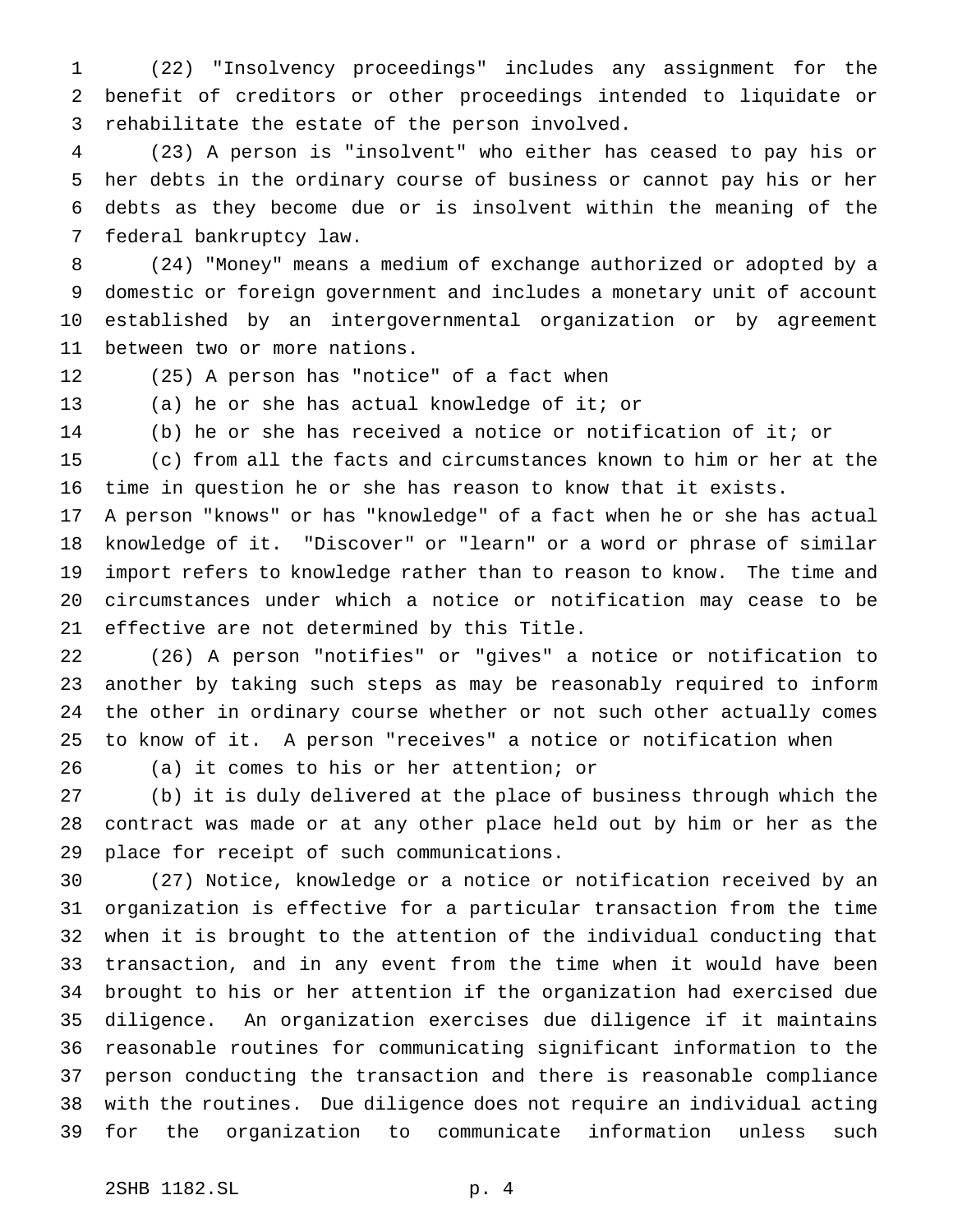communication is part of his or her regular duties or unless he or she has reason to know of the transaction and that the transaction would be materially affected by the information.

 (28) "Organization" includes a corporation, government or governmental subdivision or agency, business trust, estate, trust, partnership or association, two or more persons having a joint or common interest, or any other legal or commercial entity.

 (29) "Party", as distinct from "third party", means a person who has engaged in a transaction or made an agreement within this Title.

 (30) "Person" includes an individual or an organization (See RCW 62A.1-102).

 (31) "Presumption" or "presumed" means that the trier of fact must find the existence of the fact presumed unless and until evidence is introduced which would support a finding of its nonexistence.

 (32) "Purchase" includes taking by sale, discount, negotiation, mortgage, pledge, lien, issue or re-issue, gift or any other voluntary transaction creating an interest in property.

(33) "Purchaser" means a person who takes by purchase.

 (34) "Remedy" means any remedial right to which an aggrieved party is entitled with or without resort to a tribunal.

 (35) "Representative" includes an agent, an officer of a corporation or association, and a trustee, executor or administrator of an estate, or any other person empowered to act for another.

(36) "Rights" includes remedies.

 (37) "Security interest" means an interest in personal property or fixtures which secures payment or performance of an obligation, except for lease-purchase agreements under chapter 63.19 RCW. The retention or reservation of title by a seller of goods notwithstanding shipment or delivery to the buyer (RCW 62A.2-401) is limited in effect to a reservation of a "security interest". The term also includes any interest of a buyer of accounts or chattel paper which is subject to Article 9. The special property interest of a buyer of goods on identification of such goods to a contract for sale under RCW 62A.2-401 is not a "security interest", but a buyer may also acquire a "security interest" by complying with Article 9. Unless a consignment is intended as security, reservation of title thereunder is not a "security interest" but a consignment in any event is subject to the provisions on consignment sales (RCW 62A.2-326).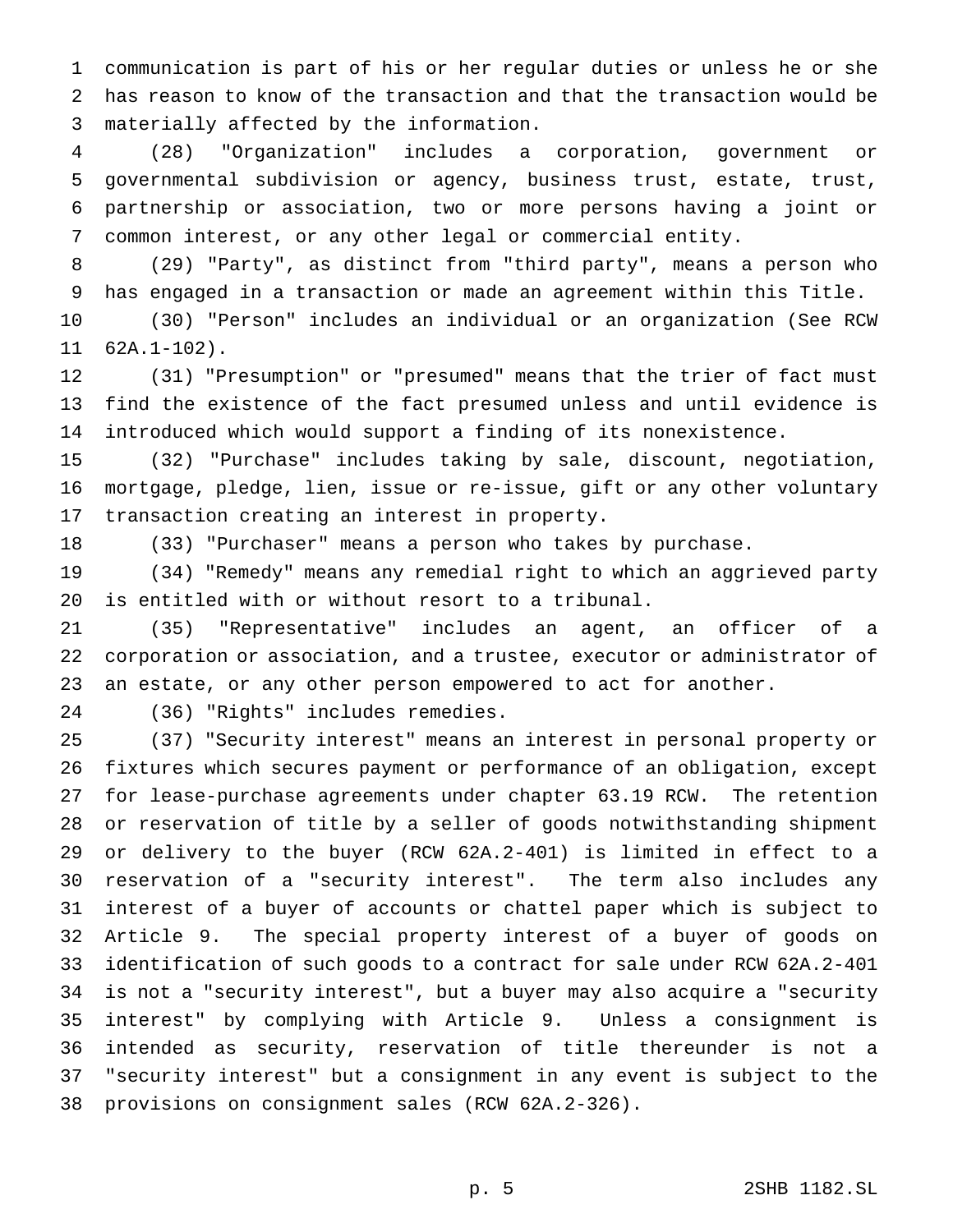Whether a transaction creates a lease or security interest is determined by the facts of each case. However, a transaction creates a security interest if the consideration the lessee is to pay the lessor for the right to possession and use of the goods is an obligation for the term of the lease not subject to termination by the lessee, and:

 (a) The original term of the lease is equal to or greater than the remaining economic life of the goods;

 (b) The lessee is bound to renew the lease for the remaining economic life of the goods or is bound to become the owner of the goods;

 (c) The lessee has an option to renew the lease for the remaining economic life of the goods for no additional consideration or nominal additional consideration upon compliance with the lease agreement; or (d) The lessee has an option to become the owner of the goods for no additional consideration or nominal additional consideration upon compliance with the lease agreement.

 A transaction does not create a security interest merely because it provides that:

 (a) The present value of the consideration the lessee is obligated to pay the lessor for the right to possession and use of the goods is substantially equal to or is greater than the fair market value of the goods at the time the lease is entered into;

 (b) The lessee assumes risk of loss of the goods, or agrees to pay taxes, insurance, filing, recording, or registration fees, or service 26 or maintenance costs with respect to the goods;

 (c) The lessee has an option to renew the lease or to become the owner of the goods;

 (d) The lessee has an option to renew the lease for a fixed rent that is equal to or greater than the reasonably predictable fair market rent for the use of the goods for the term of the renewal at the time the option is to be performed;

 (e) The lessee has an option to become the owner of the goods for a fixed price that is equal to or greater than the reasonably predictable fair market value of the goods at the time the option is to be performed; or

 (f) The amount of rental payments may or will be increased or decreased by reference to the amount realized by the lessor upon sale or disposition of the goods.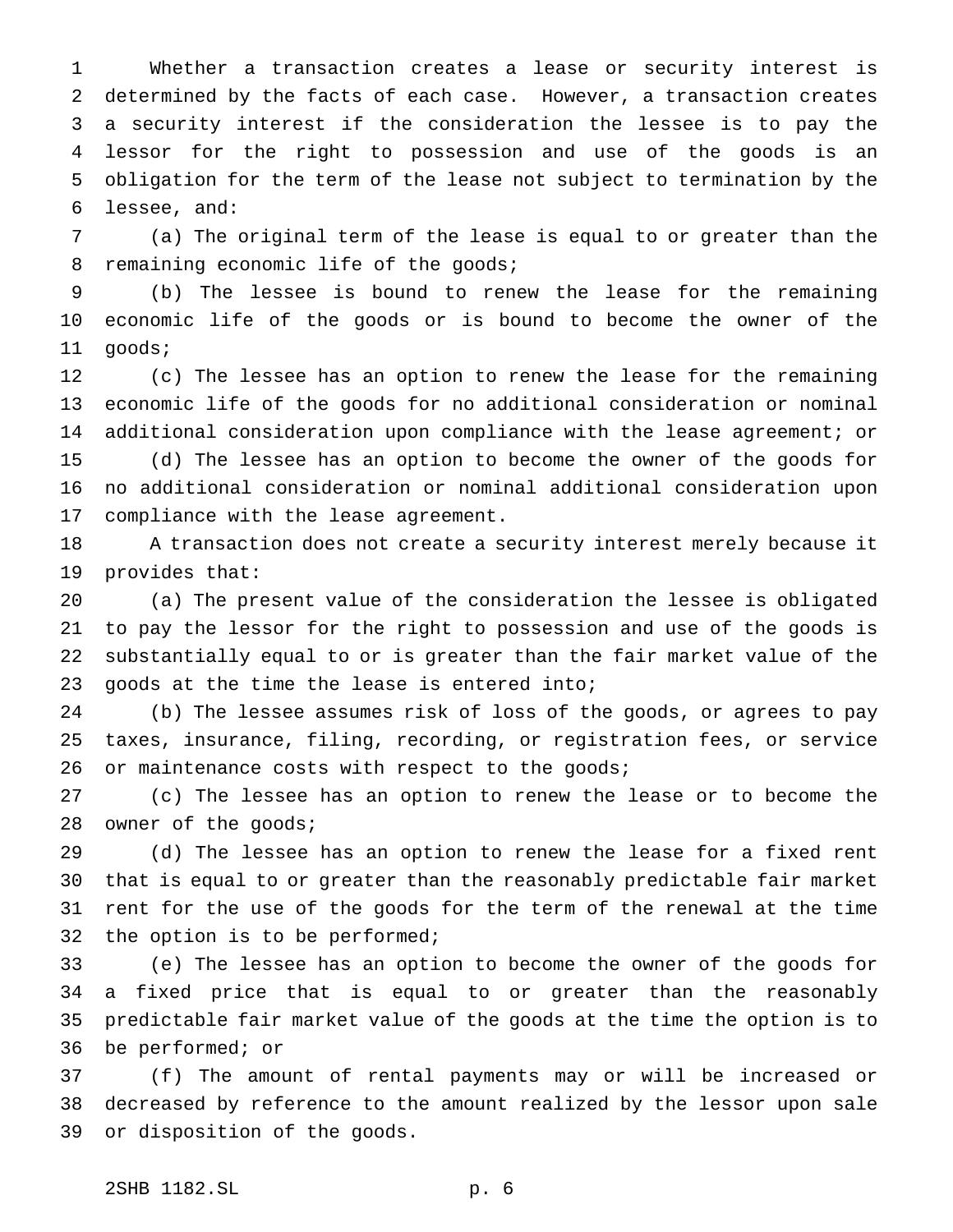For purposes of this subsection (37):

 (a) Additional consideration is not nominal if (i) when the option to renew the lease is granted to the lessee the rent is stated to be the fair market rent for the use of the goods for the term of the renewal determined at the time the option is to be performed, or (ii) when the option to become the owner of the goods is granted to the lessee the price is stated to be the fair market value of the goods determined at the time the option is to be performed. Additional consideration is nominal if it is less than the lessee's reasonably predictable cost of performing under the lease agreement if the option is not exercised;

 (b) "Reasonably predictable" and "remaining economic life of the goods" are to be determined with reference to the facts and circumstances at the time the transaction is entered into; and

 (c) "Present value" means the amount as of a date certain of one or more sums payable in the future, discounted to the date certain. The discount is determined by the interest rate specified by the parties if the rate is not manifestly unreasonable at the time the transaction is entered into; otherwise, the discount is determined by a commercially reasonable rate that takes into account the facts and circumstances of each case at the time the transaction was entered into.

 (38) "Send" in connection with any writing or notice means to deposit in the mail or deliver for transmission by any other usual means of communication with postage or cost of transmission provided for and properly addressed and in the case of an instrument to an address specified thereon or otherwise agreed, or if there be none to any address reasonable under the circumstances. The receipt of any writing or notice within the time at which it would have arrived if properly sent has the effect of a proper sending.

 (39) "Signed" includes any symbol executed or adopted by a party with present intention to authenticate a writing.

(40) "Surety" includes guarantor.

 (41) "Telegram" includes a message transmitted by radio, teletype, cable, any mechanical method of transmission, or the like.

 (42) "Term" means that portion of an agreement which relates to a particular matter.

 (43) "Unauthorized" signature means one made without actual, implied or apparent authority and includes a forgery.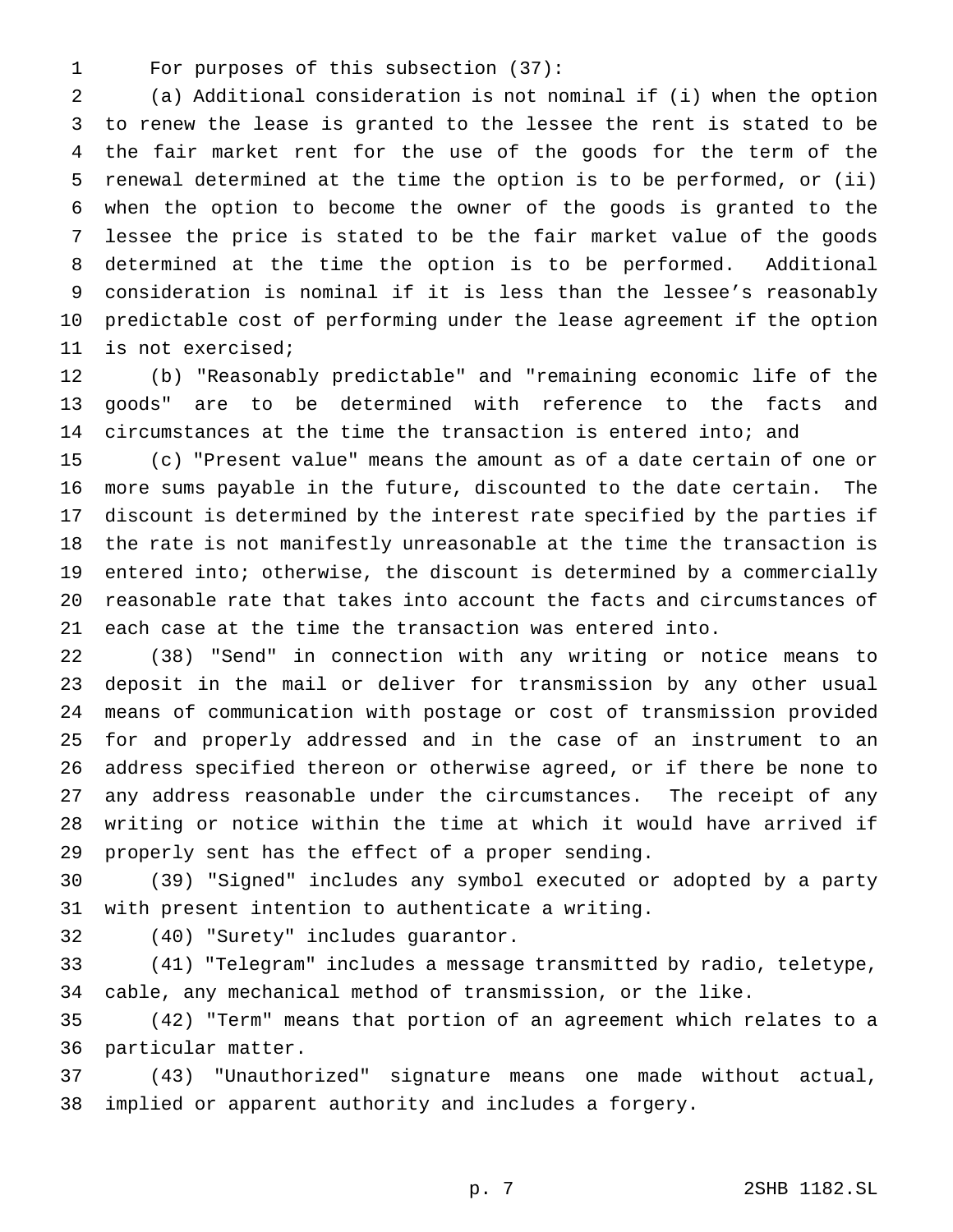(44) "Value". Except as otherwise provided with respect to negotiable instruments and bank collections (RCW 62A.3-303, RCW 3 ((62A.4-208)) 62A.4-210, and RCW ((62A.4-209)) 62A.4-211) a person gives "value" for rights if he or she acquires them

 (a) in return for a binding commitment to extend credit or for the extension of immediately available credit whether or not drawn upon and whether or not a charge-back is provided for in the event of difficulties in collection; or

 (b) as security for or in total or partial satisfaction of a preexisting claim; or

 (c) by accepting delivery pursuant to a pre-existing contract for purchase; or

 (d) generally, in return for any consideration sufficient to support a simple contract.

 (45) "Warehouse receipt" means a receipt issued by a person engaged in the business of storing goods for hire.

 (46) "Written" or "writing" includes printing, typewriting or any other intentional reduction to tangible form.

 **Sec. 2.** RCW 62A.2-511 and 1965 ex.s. c 157 s 2-511 are each amended to read as follows:

 (1) Unless otherwise agreed tender of payment is a condition to the seller's duty to tender and complete any delivery.

 (2) Tender of payment is sufficient when made by any means or in any manner current in the ordinary course of business unless the seller demands payment in legal tender and gives any extension of time reasonably necessary to procure it.

 (3) Subject to the provisions of this Title on the effect of an 28 instrument on an obligation (RCW ((<del>62A.3-802</del>)) 62A.3-310), payment by check is conditional and is defeated as between the parties by dishonor of the check on due presentment.

 **Sec. 3.** RCW 62A.3-112 and 1993 c 229 s 14 are each amended to read as follows:

 (a) Unless otherwise provided in the instrument or in RCW 34 19.52.010, (i) an instrument is not payable with interest, and (ii) interest on an interest-bearing instrument is payable from the date of the instrument.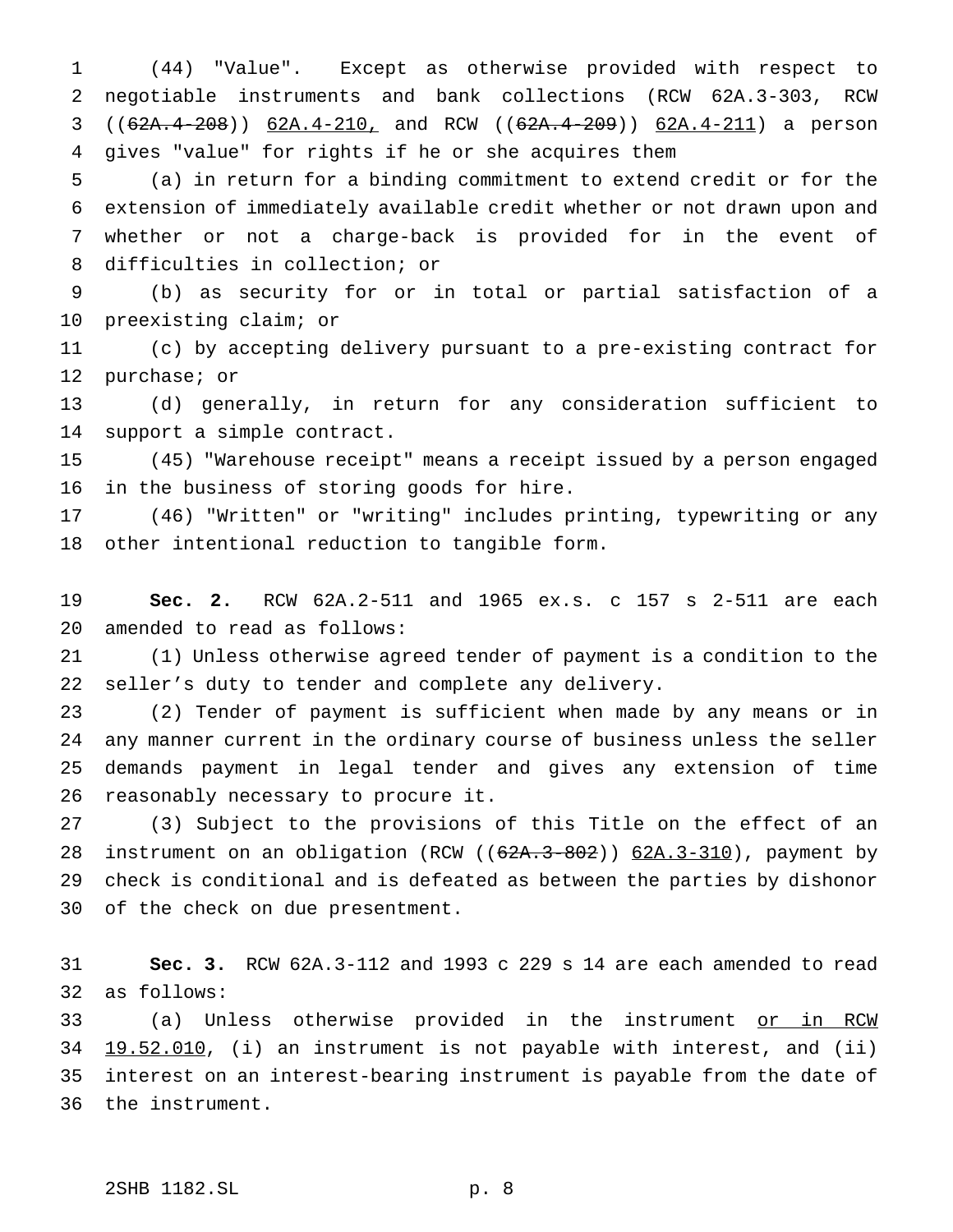(b) Interest may be stated in an instrument as a fixed or variable amount of money or it may be expressed as a fixed or variable rate or rates. The amount or rate of interest may be stated or described in the instrument in any manner and may require reference to information not contained in the instrument. If an instrument provides for interest, but the amount of interest payable cannot be ascertained from 7 the description, then except as otherwise provided in RCW 19.52.010, interest is payable at the judgment rate in effect at the place of payment of the instrument and at the time interest first accrues.

 **Sec. 4.** RCW 62A.9-203 and 1995 c 48 s 63 are each amended to read as follows:

12 (1) Subject to the provisions of RCW ((62A.4-208)) 62A.4-210 on the security interest of a collecting bank, RCW 62A.9-115 and 62A.9-116 on security interests in investment property, and RCW 62A.9-113 on a security interest arising under the Article on Sales, a security interest is not enforceable against the debtor or third parties with respect to the collateral and does not attach unless:

 (a) the collateral is in the possession of the secured party pursuant to agreement, the collateral is investment property and the secured party has control pursuant to agreement, or the debtor has signed a security agreement which contains a description of the collateral and in addition, when the security interest covers crops growing or to be grown or timber to be cut, a description of the land concerned;

(b) value has been given; and

(c) the debtor has rights in the collateral.

 (2) A security interest attaches when it becomes enforceable against the debtor with respect to the collateral. Attachment occurs as soon as all of the events specified in subsection (1) have taken place unless explicit agreement postpones the time of attaching.

 (3) Unless otherwise agreed a security agreement gives the secured party the rights to proceeds provided by RCW 62A.9-306.

 (4) A transaction, although subject to this Article, is also subject to chapters 31.04, 31.12, 31.16, 31.20, and 31.24 RCW, and in the case of conflict between the provisions of this Article and any such statute, the provisions of such statute control. Failure to comply with any applicable statute has only the effect which is specified therein.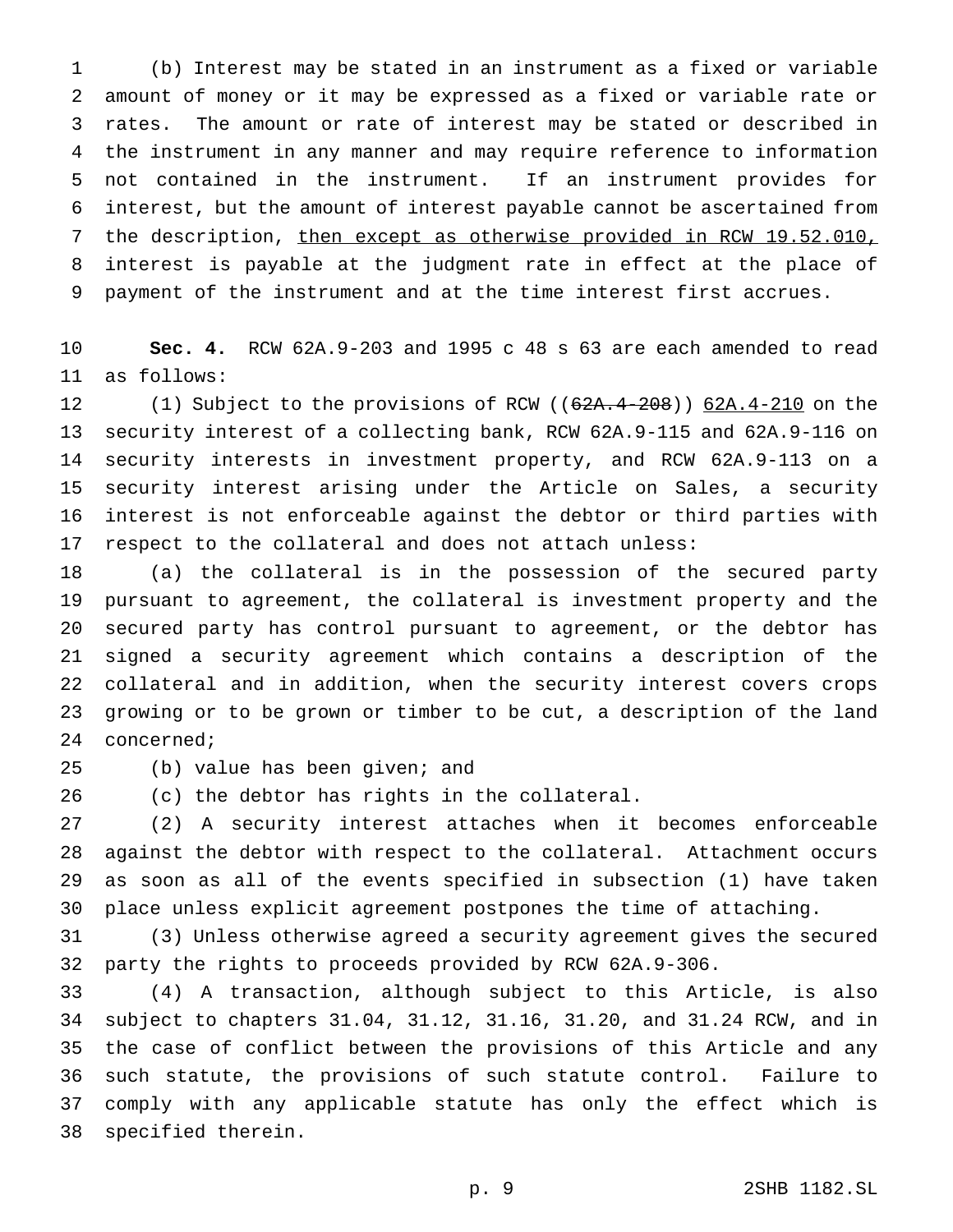**Sec. 5.** RCW 62A.9-206 and 1965 ex.s. c 157 s 9-206 are each amended to read as follows:

 (1) Subject to any statute or decision which establishes a different rule for buyers or lessees of consumer goods, an agreement by a buyer or lessee that he will not assert against an assignee any claim or defense which he may have against the seller or lessor is enforceable by an assignee who takes his assignment for value, in good faith and without notice of a claim or defense, except as to defenses of a type which may be asserted against a holder in due course of a 10 negotiable instrument under the Article on ((Commercial Paper)) 11 Negotiable Instruments (Article 3).

 (2) When a seller retains a purchase money security interest in goods the Article on Sales (Article 2) governs the sale and any disclaimer, limitation or modification of the seller's warranties.

 **Sec. 6.** RCW 62A.9-302 and 1995 c 48 s 65 are each amended to read as follows:

 (1) A financing statement must be filed to perfect all security interests except the following:

 (a) a security interest in collateral in possession of the secured party under RCW 62A.9-305;

 (b) a security interest temporarily perfected in instruments, certificated securities, or documents without delivery under RCW 62A.9- 304 or in proceeds for a ten day period under RCW 62A.9-306;

 (c) a security interest created by an assignment of a beneficial interest in a trust or a decedent's estate;

 (d) a purchase money security interest in consumer goods; but filing is required for a motor vehicle required to be registered and other property subject to subsection (3) of this section; and fixture filing is required for priority over conflicting interests in fixtures to the extent provided in RCW 62A.9-313;

31 (e) a security interest of a collecting bank (( $RCW - 62A.4-208$ )) 32 (RCW 62A.4-210) or arising under the Articles on Sales and Leases (RCW 62A.9-113) or covered in subsection (3) of this section;

 (f) an assignment for the benefit of all the creditors of the 35 transferor, and subsequent transfers by the assignee thereunder;

 (g) a security interest in investment property which is perfected without filing under RCW 62A.9-115 or 62A.9-116.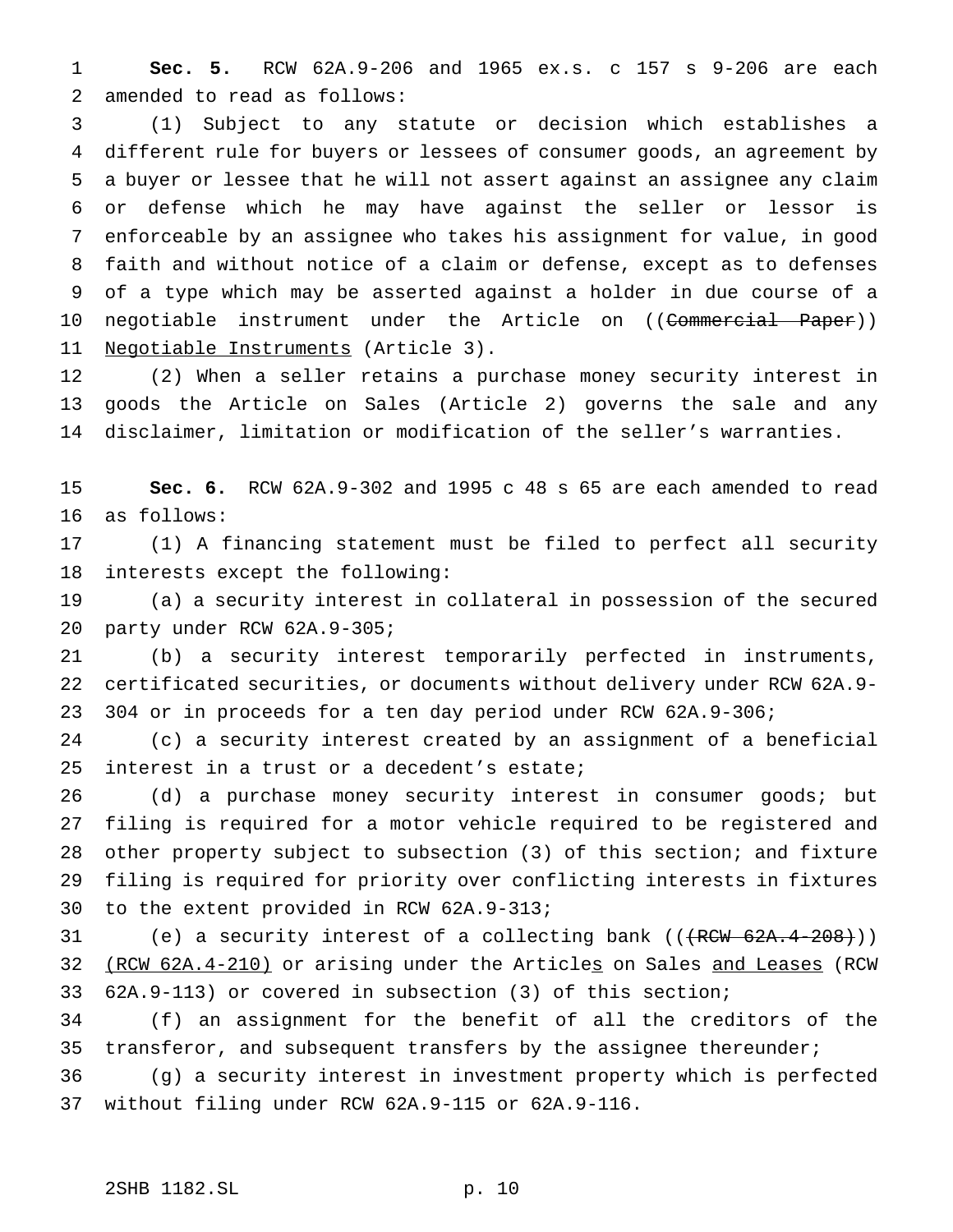(2) If a secured party assigns a perfected security interest, no filing under this Article is required in order to continue the perfected status of the security interest against creditors of and transferees from the original debtor.

 (3) The filing of a financing statement otherwise required by this Article is not necessary or effective to perfect a security interest in property subject to

 (a) a statute or treaty of the United States which provides for a national or international registration or a national or international certificate of title or which specifies a place of filing different from that specified in this Article for filing of the security interest; or

 (b) the following statute of this state: RCW 46.12.095 or 88.02.070; but during any period in which collateral is inventory held for sale by a person who is in the business of selling goods of that kind, the filing provisions of this Article (Part 4) apply to a security interest in that collateral created by him as debtor; or

 (c) a certificate of title statute of another jurisdiction under the law of which indication of a security interest on the certificate is required as a condition of perfection (subsection (2) of RCW 62A.9- 103).

 (4) Compliance with a statute or treaty described in subsection (3) is equivalent to the filing of a financing statement under this Article, and a security interest in property subject to the statute or treaty can be perfected only by compliance therewith except as provided in RCW 62A.9-103 on multiple state transactions. Duration and renewal of perfection of a security interest perfected by compliance with the statute or treaty are governed by the provisions of the statute or treaty; in other respects the security interest is subject to this Article.

 (5) Part 4 of this Article does not apply to a security interest in property of any description created by a deed of trust or mortgage made by any corporation primarily engaged in the railroad or street railway business, the furnishing of telephone or telegraph service, the transmission of oil, gas or petroleum products by pipe line, or the production, transmission or distribution of electricity, steam, gas or water, but such security interest may be perfected under this Article by filing such deed of trust or mortgage with the department of licensing. When so filed, such instrument shall remain effective until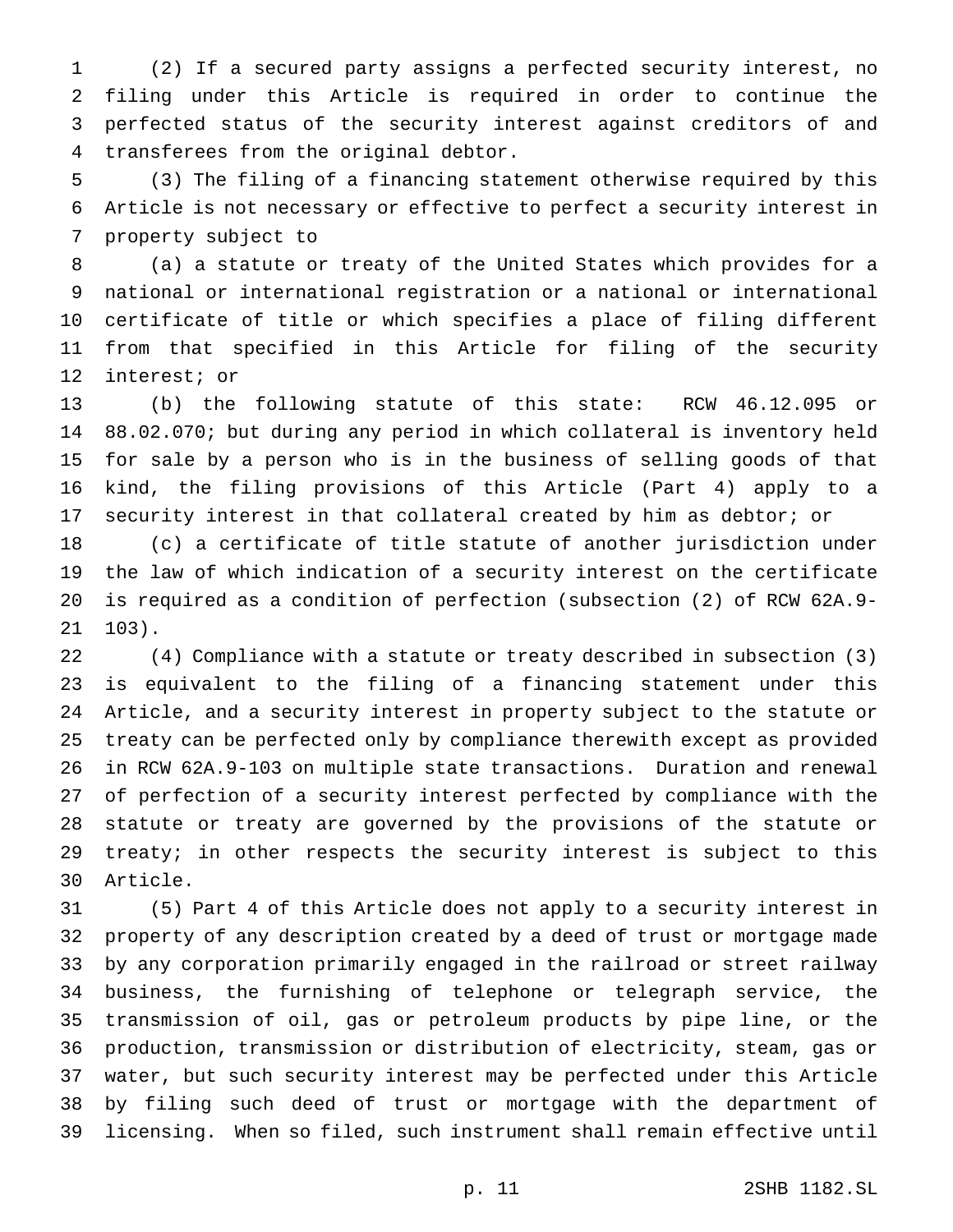terminated, without the need for filing a continuation statement. Assignments and releases of such instruments may also be filed with the department of licensing. The director of licensing shall be a filing officer for the foregoing purposes.

 **Sec. 7.** RCW 62A.9-312 and 1995 c 48 s 70 are each amended to read as follows:

 (1) The rules of priority stated in other sections of this Part and 8 in the following sections shall govern when applicable: RCW ((62A.4-9 208)) 62A.4-210 with respect to the security interests of collecting banks in items being collected, accompanying documents and proceeds; RCW 62A.9-103 on security interests related to other jurisdictions; RCW 62A.9-114 on consignments; RCW 62A.9-115 on security interests in investment property.

 (2) Conflicting priorities between security interests in crops shall be governed by chapter 60.11 RCW.

 (3) A perfected purchase money security interest in inventory has priority over a conflicting security interest in the same inventory and also has priority in identifiable cash proceeds received on or before the delivery of the inventory to a buyer if

 (a) the purchase money security interest is perfected at the time the debtor receives possession of the inventory; and

 (b) the purchase money secured party gives notification in writing to the holder of the conflicting security interest if the holder had filed a financing statement covering the same types of inventory (i) before the date of the filing made by the purchase money secured party, or (ii) before the beginning of the twenty-one day period where the purchase money security interest is temporarily perfected without filing or possession (subsection (5) of RCW 62A.9-304); and

 (c) the holder of the conflicting security interest receives the notification within five years before the debtor receives possession of the inventory; and

 (d) the notification states that the person giving the notice has or expects to acquire a purchase money security interest in inventory of the debtor, describing such inventory by item or type.

 (4) A purchase money security interest in collateral other than inventory has priority over a conflicting security interest in the same collateral or its proceeds if the purchase money security interest is